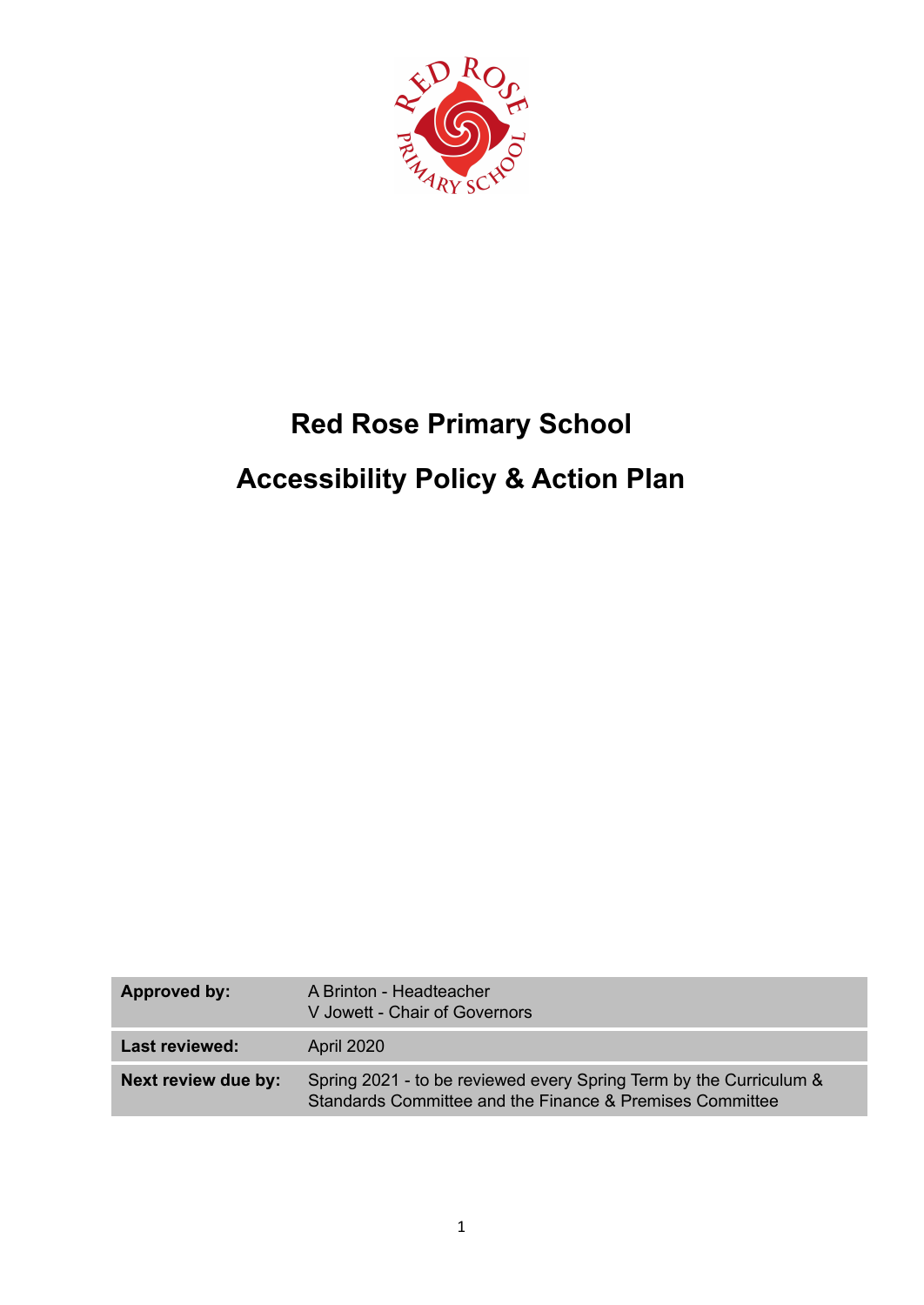

# **1. Aims**

Schools are required under the Equality Act 2010 to have an Accessibility Action Plan. The purpose of the Action Plan is to:

- Improve access to the **physical environment** of the school, adding specialist facilities as necessary. This covers improvements to the physical environment of the school and physical aids to access education.
- Increase access to the **curriculum** for children/students with a disability, expanding the curriculum as necessary to ensure that children/students with a disability are as, equally, prepared for life as are the able-bodied children/students. This covers teaching and learning and the wider curriculum of the school such as participation in after-school clubs, leisure and cultural activities or school visits. It also covers the provision of specialist **aids and equipment**, which may assist these children/students in accessing the curriculum.
- Improve the delivery of **written information** to children/students, staff, parents and visitors with disabilities. Examples might include handouts, timetables, textbooks and information about the school and school events. The information should be made available in various preferred formats, such as a larger font, braille, within a reasonable timeframe.

Attached is an Action Plan relating to these key aspects of accessibility. Our school aims to treat all its pupils fairly and with respect. This involves providing physical access and curriculum opportunities for all pupils without discrimination of any kind. We are committed to challenging negative attitudes about disability and accessibility and to developing a culture of awareness, tolerance and inclusion.

At Red Rose Primary School, we are committed to working together to provide an exciting learning environment where all children can develop an enthusiasm for lifelong learning. We believe our children should feel happy, safe and valued so that they gain a respectful, caring attitude towards each other and the local community. This involves providing an environment which enables full access for all pupils, staff, parents and visitors regardless of their educational, physical, sensory, social, spiritual, emotional and cultural needs.

Our school is also committed to ensuring staff are trained in equality issues with reference to the Equality Act 2010, including understanding disability issues.

The school supports any available partnerships to develop and implement the plan.

We have included a range of stakeholders in the development of this accessibility plan, including the Local Authority, pupils, parents, staff, regular visitors and governors of the school.

The Action Plan will be made available online on the school website, and paper copies are available upon request.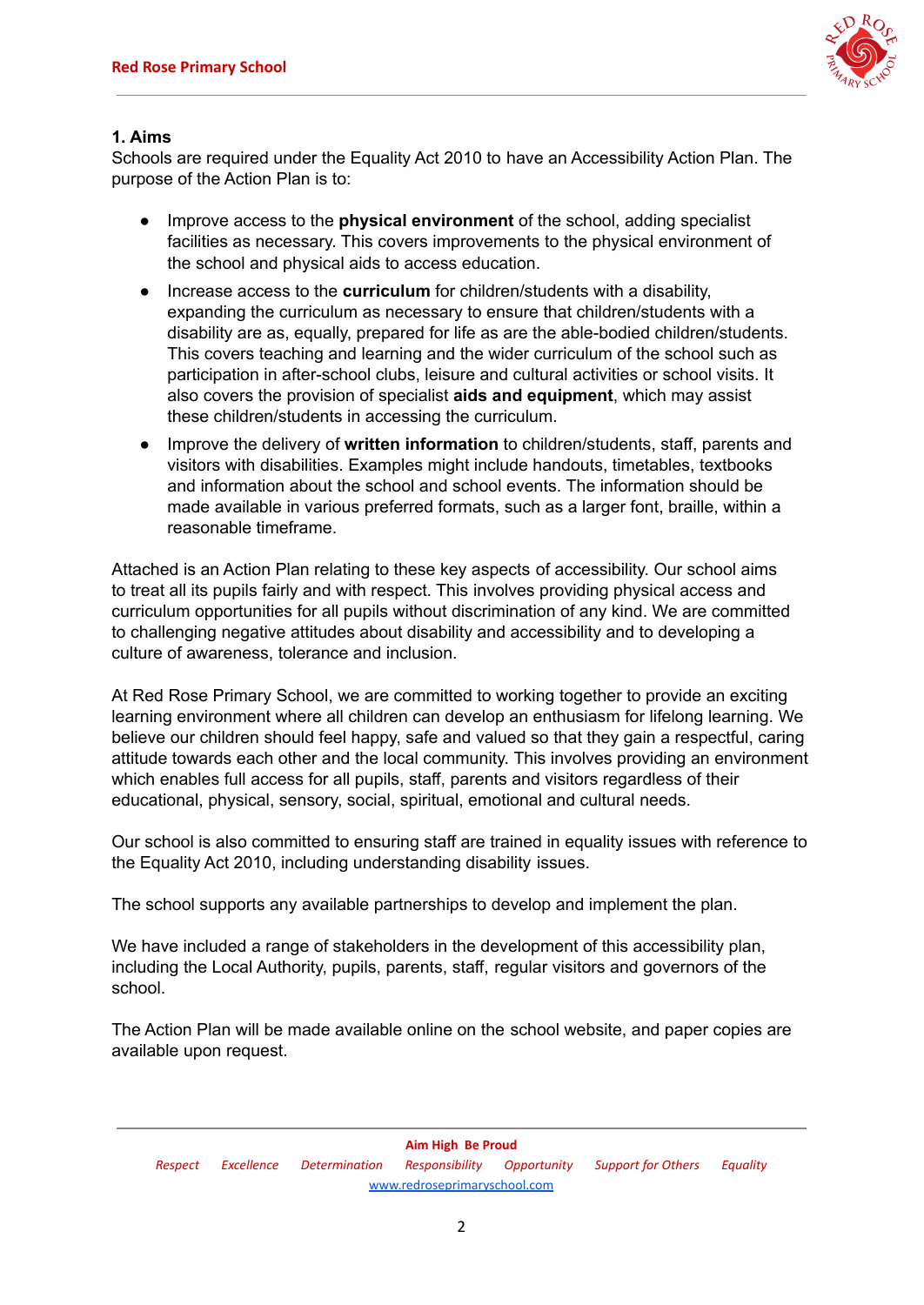

# **2. Legislation and guidance**

This document meets the requirements of [schedule](http://www.legislation.gov.uk/ukpga/2010/15/schedule/10) 10 of the Equality Act 2010 and the Department for Education (DfE) [guidance](https://www.gov.uk/government/publications/equality-act-2010-advice-for-schools) for schools on the Equality Act 2010.

The Equality Act 2010 defines an individual as disabled if he or she has a physical or mental impairment that has a 'substantial' and 'long-term' adverse effect on his or her ability to undertake normal day to day activities.

Under the Special [Educational](https://www.gov.uk/government/publications/send-code-of-practice-0-to-25) Needs and Disability (SEND) Code of Practice, 'long-term' is defined as 'a year or more' and 'substantial' is defined as 'more than minor or trivial'. The definition includes sensory impairments such as those affecting sight or hearing, and long-term health conditions such as asthma, diabetes, epilepsy and cancer.

Schools are required to make 'reasonable adjustments' for pupils with disabilities under the Equality Act 2010, to alleviate any substantial disadvantage that a disabled pupil faces in comparison with non-disabled pupils. This can include, for example, the provision of an auxiliary aid or adjustments to premises.

# **3. Action Plan**

Red Rose is a single-storey building but operates at various levels based on our location. The hall is accessible by all and a stair lift has been installed.

Doors are automated throughout the school. The main door to our school enables parents and visitors access to the waiting areas in which office staff can address various queries. The main reception features a secure lobby with a low reception hatch. All staff can access the school building using their ID passes and via the staff entrance. Their attendance is recorded via their ID cards. On site car parking for staff is available.

|   | <b>Physical Access</b>                     |                                                                                                                                                                                                                   |                                                                              |  |
|---|--------------------------------------------|-------------------------------------------------------------------------------------------------------------------------------------------------------------------------------------------------------------------|------------------------------------------------------------------------------|--|
|   | <b>Accessibility issues</b>                | How do we address it?                                                                                                                                                                                             | <b>Further Actions and</b><br>Information:                                   |  |
|   | Are we convenient for<br>public transport? | We are very fortunate in that the local bus<br>stop is very close to the school.<br>However, our catchment area is widespread<br>and this results in more children being<br>brought into school via cars.         | Continue to focus on safer routes<br>to school.                              |  |
| 2 | Is the route free of<br>kerbs?             | Access to the school be difficult particular<br>during bad weather.<br>The roads adjacent to the school are never<br>gritted by the LEA and this creates huge<br>problems during these periods of bad<br>weather. | Approach the local authority for<br>salt bins outside the school<br>grounds. |  |

#### **Aim High Be Proud**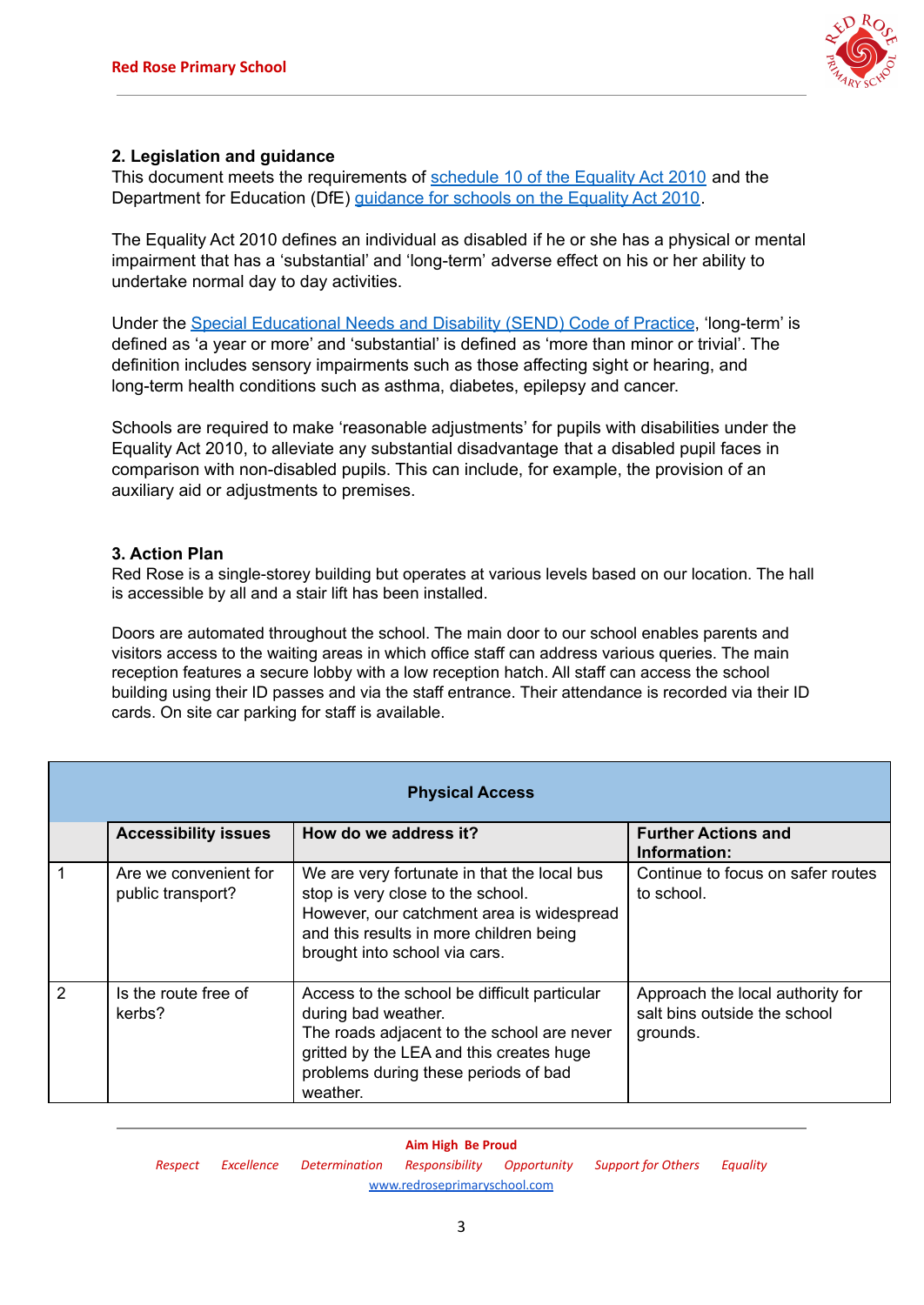

|                         |                                                                                          | The streets are very narrow.                                                                                                                                                                                                                                                                                                                                                      |                                                                                                                                                                                                                  |
|-------------------------|------------------------------------------------------------------------------------------|-----------------------------------------------------------------------------------------------------------------------------------------------------------------------------------------------------------------------------------------------------------------------------------------------------------------------------------------------------------------------------------|------------------------------------------------------------------------------------------------------------------------------------------------------------------------------------------------------------------|
| 3                       | Is the route free from<br>hazard?                                                        | Access to the building is really difficult as we<br>have well over 272 people accessing Red<br>Rose.<br>The streets leading to the school are narrow.<br>We have tried to address School Travel<br>Plans but parents want quick access to the<br>school so working parents can drop off<br>children and continue on to work.                                                      | Continue to encourage parents to<br>walk to school.                                                                                                                                                              |
| $\overline{\mathbf{4}}$ | Is there a designated<br>area for<br>coaches/minibuses to<br>load and unload?            | Coaches and minibuses gain access to Red<br>Rose by parking outside the car park and<br>wait in front of the school.                                                                                                                                                                                                                                                              | Due to the overuse of our car park<br>and the size of gate opening, it is<br>impossible to allow coaches into<br>the car park.                                                                                   |
| 5                       | Do we have designated<br>car parking spaces for<br>people with disabilities?             | The car park is presently overused, but the<br>headteacher or members of staff are willing<br>to move their car for the visitor with<br>disabilities as and when needed.                                                                                                                                                                                                          | For the future it may be possible<br>to investigate installing a parking<br>space for this particular purpose.                                                                                                   |
| $6\phantom{1}$          | Are routes from the car<br>park area to the<br>buildings unobstructed<br>and accessible? | There is a clear route leading to access to<br>the car park and entrance.                                                                                                                                                                                                                                                                                                         | New signs were installed during<br>our last extension in 2014. The<br>signage clearly indicates the car<br>park and the entrances to the<br>school.                                                              |
| $\overline{7}$          | Is the route clearly<br>marked and found?                                                | The route to the car park is clearly marked.<br>In addition, the car park clearly states it is<br>for staff only.                                                                                                                                                                                                                                                                 | Same as above.                                                                                                                                                                                                   |
| 8                       | Is the route level?                                                                      | The access route to the car park is not level<br>and slopes into school.<br>However, it is well maintained.                                                                                                                                                                                                                                                                       | Monitor this area.<br>Investigate the cost of replacing<br>the brick pillows leading into the<br>school. Reducing the pillows in<br>size and install a new gate.<br>The aim is to increase the gate<br>entrance. |
| 9                       | Is the route free of<br>hazard such as building<br>features/litter bins?                 | Access to the school via the main entrance<br>is not blocked with hazards and there are<br>two gates which lead to the school entrance.<br>A ramp was installed several years ago<br>which assists baby pushchairs and<br>wheelchairs.<br>A third gate was installed at the bottom of<br>the field and this is used at the beginning<br>and end of the day by pupils and parents. | No action needed at this point.                                                                                                                                                                                  |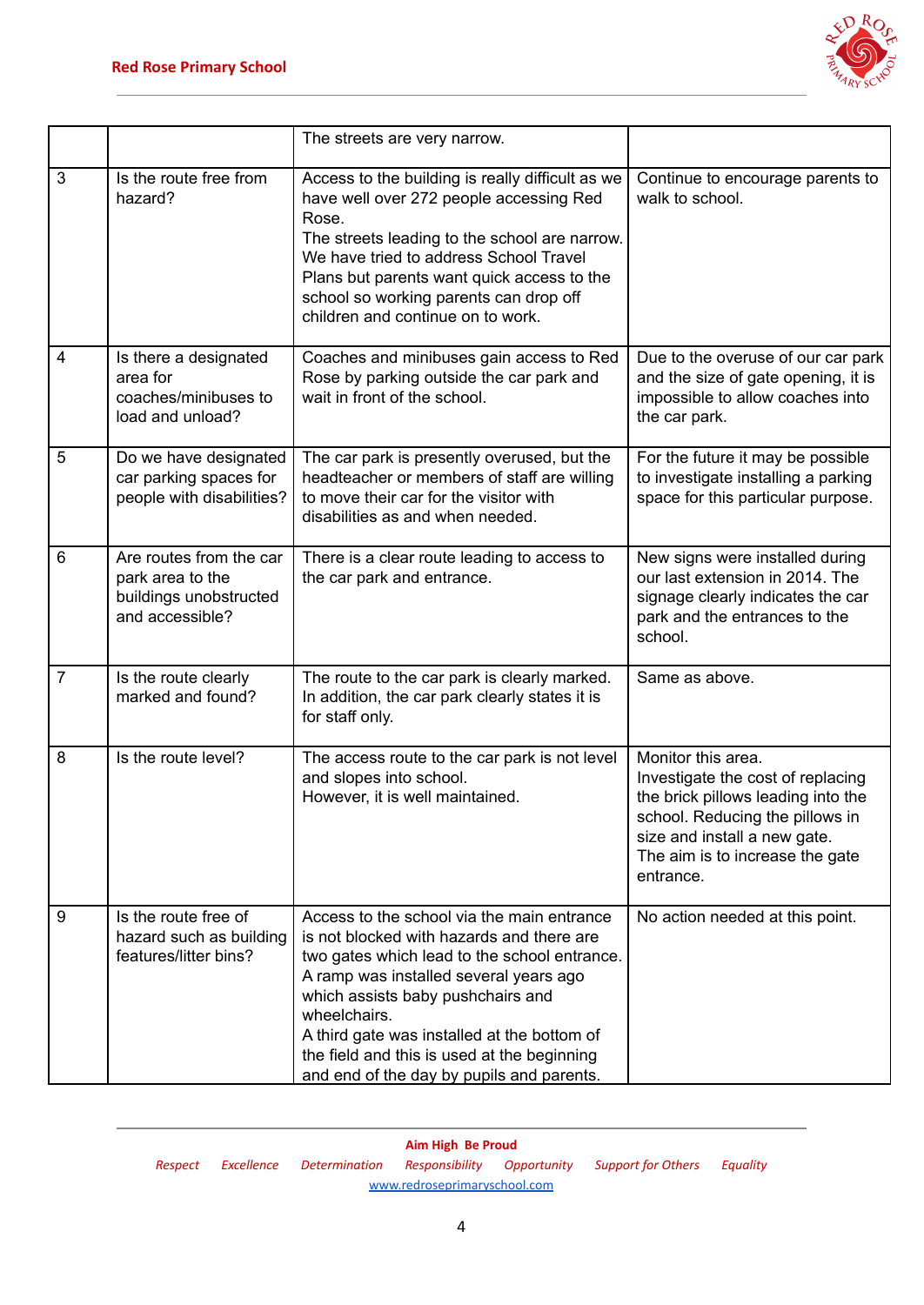

|    |                                                                                                                                                        | Wheelchairs and pushchairs can also<br>access this route.                                                                                                                                                                                                             |                                                                                                                                       |
|----|--------------------------------------------------------------------------------------------------------------------------------------------------------|-----------------------------------------------------------------------------------------------------------------------------------------------------------------------------------------------------------------------------------------------------------------------|---------------------------------------------------------------------------------------------------------------------------------------|
| 10 | Is the route wide<br>enough and is the<br>gradient suitable?                                                                                           | The ramp is wide enough and the gradient is<br>correct. This work was completed by Service<br>Direct - County Hall.                                                                                                                                                   | Review which support we can<br>offer parents and how we can<br>share this information.                                                |
| 11 | Are suitable and<br>adequate handrails<br>provided to both sides,<br>including tapping rails?                                                          | The ramp and entrance have appropriate<br>handrails and the car park designated by a<br>metal fence - brightly coloured.                                                                                                                                              | To extend our yard space a further<br>fence and gate is to be installed<br>during Spring Term 2018.                                   |
| 12 | Are nosing readily<br>identifiable and unlikely<br>to create trip hazards?                                                                             | Nosings need re-painting and they have<br>faded.                                                                                                                                                                                                                      | To re-paint nosing annually.                                                                                                          |
| 13 | Are visual and tactile<br>warning signs provided<br>at the top and bottom of<br>the steps?                                                             | There are no current warning signs at the<br>entrance to the school.                                                                                                                                                                                                  | To install warning signs at the<br>gates. (Top and bottom)                                                                            |
| 14 | Do entry phones and<br>security systems allow<br>use by people with<br>sensory or mobility<br>impairment?                                              | Investigate this area. The main entrance has<br>an intercom system that can be used by<br>visitors when the school office is unmanned.<br>Plus, we have 2 screens – one in the office<br>and one in the staff room which monitor the<br>access to the reception area. | Further investigation required.                                                                                                       |
| 15 | Is there a reception<br>area?                                                                                                                          | Yes, we do have a reception area. There is<br>adequate turning space for pushchairs and<br>wheelchairs.                                                                                                                                                               | Monitor this area.                                                                                                                    |
| 16 | Are tactile signs<br>available for people<br>with impaired vision?                                                                                     | There are currently no tactile signs.                                                                                                                                                                                                                                 | Consider this option for school<br>and provide as and when<br>necessary.                                                              |
| 17 | Are junctions between<br>floor surfaces formed to<br>prevent tripping<br>hazards or visual<br>confusion due to bold<br>colours?<br>Do inner doors meet | Junctions between floor surfaces are clearly<br>marked via bold colours and appropriate<br>flooring.<br>All new doors installed in school comply with<br>disabled access criteria.                                                                                    | There is no current identifiable<br>need at this moment.<br>There is no identifiable need but<br>review and comply as need<br>arises. |
|    | disabled access<br>criteria?                                                                                                                           |                                                                                                                                                                                                                                                                       |                                                                                                                                       |
| 18 | Are floor surfaces slip<br>resistant?                                                                                                                  | All floors are slip resistant throughout<br>school.                                                                                                                                                                                                                   | There is no identifiable need but<br>review and comply as need<br>arises.                                                             |

**Aim High Be Proud**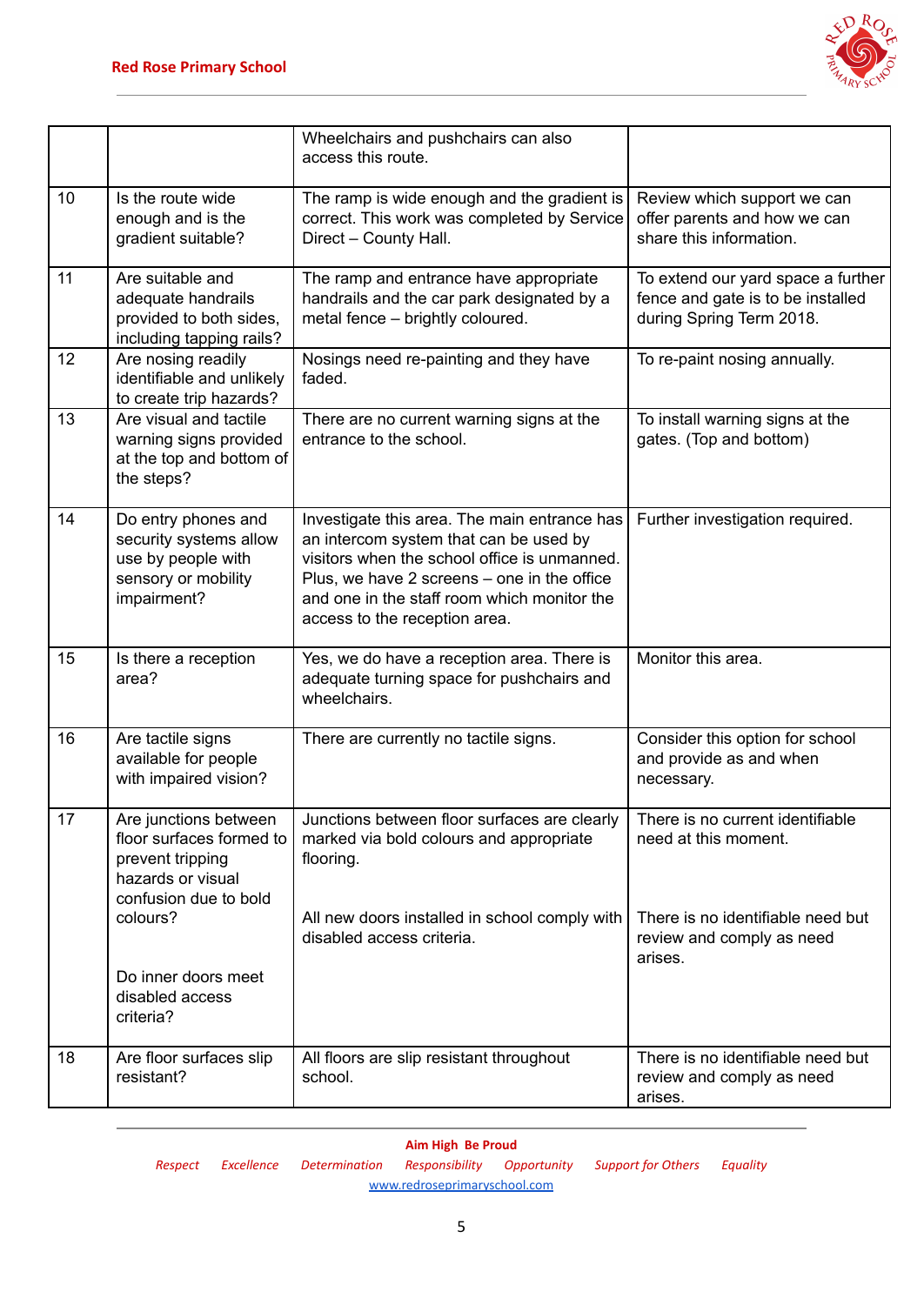

| 19  | Are floor surfaces firm<br>for wheelchair<br>manoeuvre?                                            | The floor surfaces are firm and can easily<br>take on wheelchair manoeuvres.                                                                                                                                                                | There is no identifiable need but<br>review and comply as need<br>arises.                                                                              |
|-----|----------------------------------------------------------------------------------------------------|---------------------------------------------------------------------------------------------------------------------------------------------------------------------------------------------------------------------------------------------|--------------------------------------------------------------------------------------------------------------------------------------------------------|
| 20  | Are signs provided and<br>positioned to inform all<br>people?                                      | Tactile signs are not provided to assist<br>disabled people. However this can be<br>investigated when need arises.                                                                                                                          | To investigate the costing of tactile<br>signs when the need arises.<br>Monitor this area.                                                             |
| 21  | Are seating<br>arrangements/spaces<br>suitable for use by<br>people with disabilities?             | We have a variety of chairs around school.<br>Tables and chairs can be moved to assist<br>any disabled person.<br>Staff should work with the disabled person<br>to establish which seating arrangement best<br>suits their needs.           | There is no identifiable need but<br>review and comply as need<br>arises.                                                                              |
| 22. | Are all areas in<br>assembly equipped<br>with an induction loop?                                   | A portable induction loop can be<br>investigated and installed if required.                                                                                                                                                                 | There is no identifiable need but<br>review and comply as need<br>arises.                                                                              |
| 23. | Are fixtures and fittings<br>within easy reach?                                                    | Shelves can be adjusted if required, but all<br>equipment is purchased with the mindset of<br>being specific for a purpose.                                                                                                                 | There is no identifiable need but<br>review and comply as need<br>arises.                                                                              |
| 24  | Are outlets, switches<br>and controls easily<br>reached?                                           | Generally, all switches are within reach.<br>When we are re-wired in the future it will be<br>possible to review the location of various<br>switches to ensure they are fit for purpose.<br>Replace switches from the infant<br>classrooms. | Investigate the cost of replacing<br>the switches in the infant corridor.                                                                              |
| 25. | Is the WC door easily<br>negotiated?                                                               | All WC doors are fit for purpose, but we are<br>investigating the extension classroom as<br>their toilet doors are difficult for the children<br>to operate.                                                                                | Toilet doors are being adjusted<br>during Feb. half term 2018. The<br>adjustment will enable our<br>children to access and handle the<br>toilet doors. |
| 26. | Can ambulant disabled<br>people manoeuvre and<br>rise and lower<br>themselves in a<br>standard WC? | This is not a problem as it can be accessed<br>successfully.                                                                                                                                                                                | Monitor.                                                                                                                                               |
| 27. | Is the kitchen provided<br>with fittings suitable for<br>use by people with<br>disabilities?       | All units are suitable for use by peoples with<br>disabilities. However, we can make further<br>adjustment to the units when required.                                                                                                      | There is no current identifiable<br>need but review and comply as<br>the need arises.                                                                  |
| 28. | Are work surfaces<br>adequate?                                                                     | Work surfaces are adequate but further<br>adjustments may have to be implemented in<br>relation to wheelchair access.                                                                                                                       | There is no current identifiable<br>need but review and comply as<br>the need arises.                                                                  |

### **Aim High Be Proud**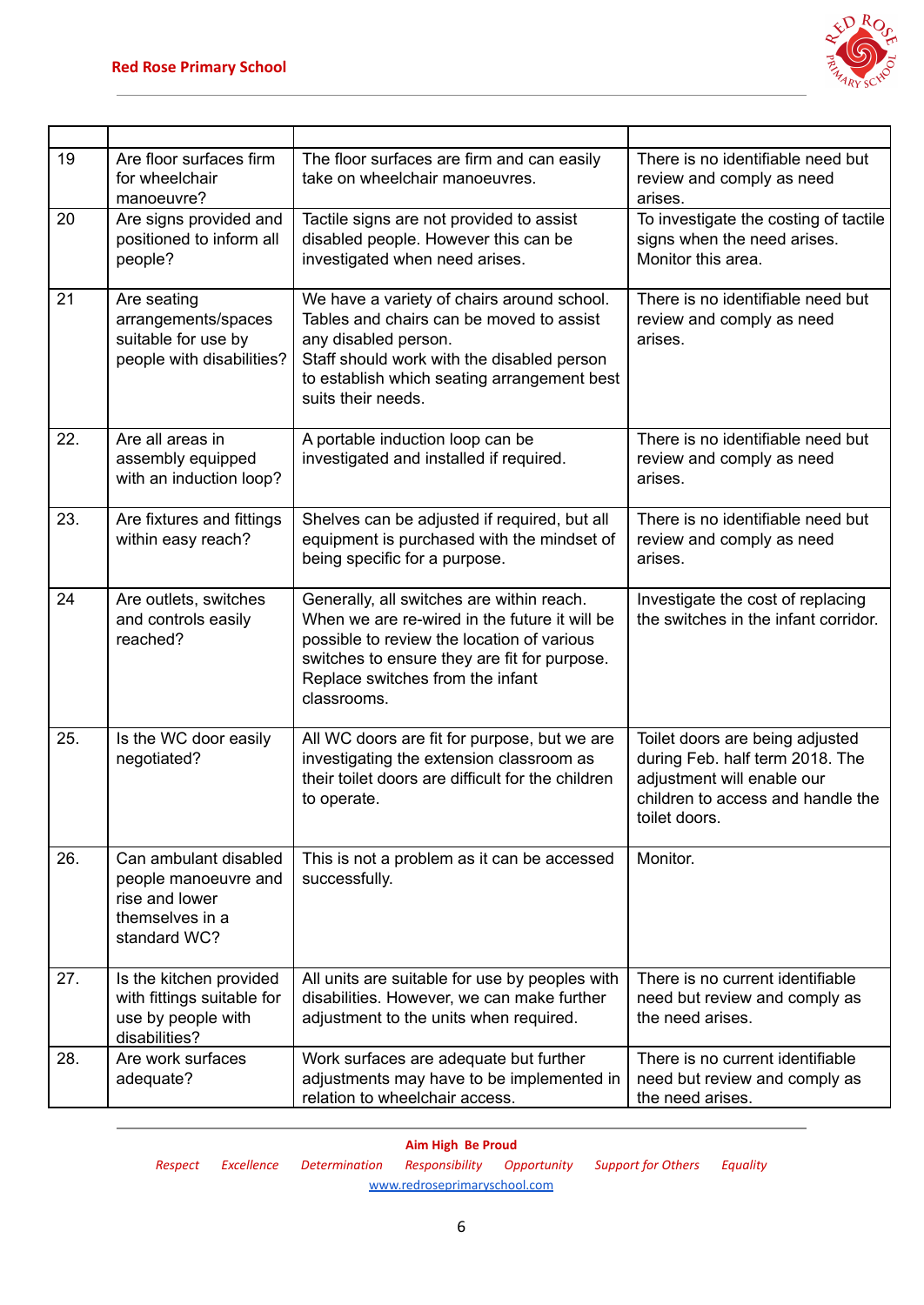

| 29. | Are outlets, switches<br>and controls easily<br>reached in the kitchen?                                                                                           | Outlets, switches and controls can be easily<br>accessed; however, for wheelchair users<br>this may be an issue and further<br>adjustments may be required. The kitchen<br>was upgraded several years ago and this<br>has greatly enhanced the building and the<br>kitchen/cooking facilities.                                                                                                                             | Adjustments may have to be<br>made when required.                               |
|-----|-------------------------------------------------------------------------------------------------------------------------------------------------------------------|----------------------------------------------------------------------------------------------------------------------------------------------------------------------------------------------------------------------------------------------------------------------------------------------------------------------------------------------------------------------------------------------------------------------------|---------------------------------------------------------------------------------|
| 30. | Is the audible alarm<br>supplemented by a<br>visual system?                                                                                                       | The alarm system is both audible and visual.<br>The new extension has required further<br>adaptations as staff could not hear the alarm<br>in their classrooms. We also use the school<br>alarm to indicate various time periods<br>throughout the day.                                                                                                                                                                    | Work has been addressed in the<br>Sunshine and Sunbeam Room.                    |
| 31. | Are the ground floor<br>exit routes as<br>accessible as entrance<br>routes?                                                                                       | Access to the kitchen can be gained via the<br>kitchen door and deliveries are handed over<br>at this point. We do have several steps in<br>the kitchen which can cause us issues.<br>The caretaker, Mr Laidler, always supervises<br>deliveries and all deliveries are made before<br>the school working hours.<br>The regular companies we use have Mr<br>Laidler's mobile number and they contact<br>him on arrival.    | Systems are in place and this<br>works well for us as a school.                 |
| 32. | If people with<br>disabilities cannot<br>completely evacuate<br>the building, can they<br>reach places of safety<br>or refuge and are there<br>signs designating? | A full fire risk assessment has been<br>completed and this includes the new<br>extension.<br>All doors will be opened once the alarm is<br>sounded enabling access via a variety of<br>routes. All staff and pupils will be able to<br>access routes and locate a safe place.<br>Fire assembly points are located on the yard<br>and regular fire drills take place. Fire drills<br>are recorded on the HT admin computer. | There are currently no issues with<br>this aspect of the accessibility<br>plan. |
| 33. | Is there a personal<br>egress plan in place for<br>any member of staff<br>who may require<br>assistance?                                                          | Risk assessments are carried out to support<br>staff and pupils.<br>We seek advice from Durham County Health<br>and Safety Department.                                                                                                                                                                                                                                                                                     | In hand, but this has to be<br>adjusted regularly.                              |
| 34. | Is the fire exit signage<br>and signs to places of<br>safety within the<br>building adequate?                                                                     | Our fire signage is up-to-date. Extinguishers<br>are serviced via a service level agreement.<br>This is completed annually.<br>A full assessment of our fire procedures was<br>assessed via county. Additionally, a recent                                                                                                                                                                                                 | Monitored regularly.                                                            |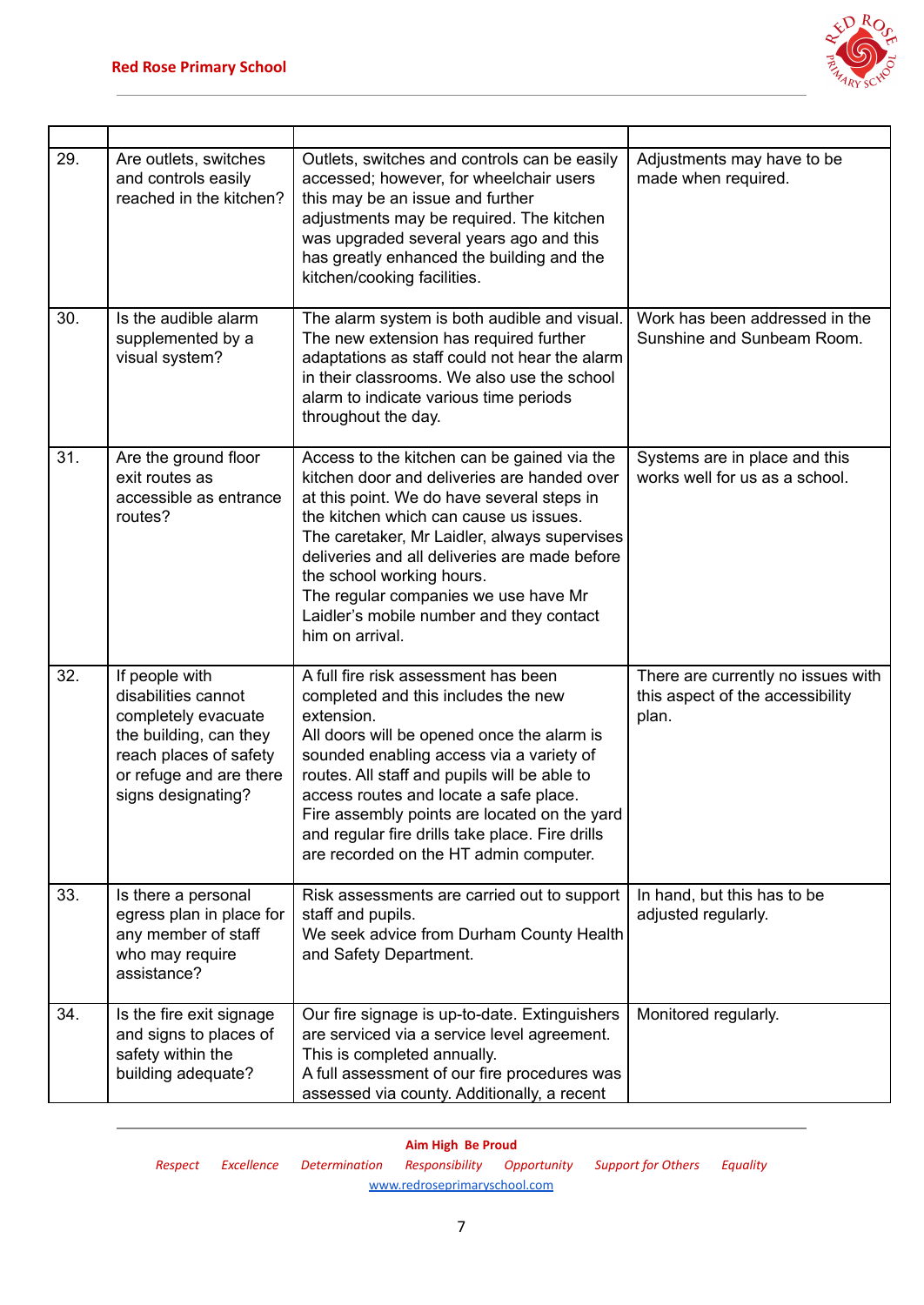

|     |                                                                                                                                                | Health and Safety Audit did not highlight any<br>issues in relation to fire safety procedures.                                                                                                                                                                                                                                                            |                                                                                                                                                        |
|-----|------------------------------------------------------------------------------------------------------------------------------------------------|-----------------------------------------------------------------------------------------------------------------------------------------------------------------------------------------------------------------------------------------------------------------------------------------------------------------------------------------------------------|--------------------------------------------------------------------------------------------------------------------------------------------------------|
|     |                                                                                                                                                | <b>Access to the Curriculum</b>                                                                                                                                                                                                                                                                                                                           |                                                                                                                                                        |
| 35. | Do we ensure that<br>teachers and teaching<br>assistants have the<br>necessary training to<br>teach and support<br>pupils with disability?     | Our key members of staff have been trained<br>in specific areas:<br>connecting with children<br>Team Teach Approach<br>$\qquad \qquad \blacksquare$<br>listening to children<br>$\qquad \qquad -$<br><b>Restorative Training</b><br>$\qquad \qquad -$<br><b>Smart Targets</b><br>$\qquad \qquad \blacksquare$<br>Sensory classroom - OT input             | We organise training to ensure we<br>meet the needs of the children.<br>Work is differentiated.<br>Work is tailored to the needs of<br>the individual. |
| 36. | Are classrooms<br>organised for disabled<br>pupils?                                                                                            | Lack of space is the issue for Red Rose;<br>therefore, advice from specialists may be<br>required.                                                                                                                                                                                                                                                        | Seek advice.                                                                                                                                           |
| 37. | Do lessons provide<br>opportunities for all<br>pupils to achieve?                                                                              | Lessons are engaging, differentiated and<br>thoroughly planned.<br>Lessons are tailored to the needs of the<br>child.<br>Lessons are planned and may include one<br>to one intervention, group work or whole<br>class work.<br>A variety of interventions are implemented<br>throughout the school.<br>Staff reflect and make appropriate<br>adaptations. | Senior managers and Governors<br>should continue to monitor this<br>provision.                                                                         |
| 38. | Are all pupils<br>encouraged to take part<br>in music, drama and<br>physical activities?                                                       | All children have equal access to all areas of<br>the curriculum. Staff are more than willing to<br>make adaptations and to give additional<br>time to support these events.                                                                                                                                                                              | Be positive and monitor.                                                                                                                               |
| 39. | Do staff recognise and<br>allow for the<br>considerable effort<br>expended by some<br>pupils with disabilities<br>to access the<br>curriculum? | We place a great focus on effort and<br>recognise it through the following formats:<br>Stars in the Rocket<br>Bronze, Silver and Gold Awards<br>Golden table<br>Headteacher stickers<br>Deputy Headteacher Stickers<br><b>Staff stickers</b><br>Lunchtime supervisor stickers                                                                             | These are the rewards that are<br>handed out during the celebration<br>assembly every Friday.                                                          |
| 40. | Have we considered<br>the impact of the                                                                                                        | As a school we strive to be fully inclusive so<br>adjustments to timetables are part of<br>everyday practice.                                                                                                                                                                                                                                             | Continue to refine and reflect on<br>this practice.                                                                                                    |

## **Aim High Be Proud**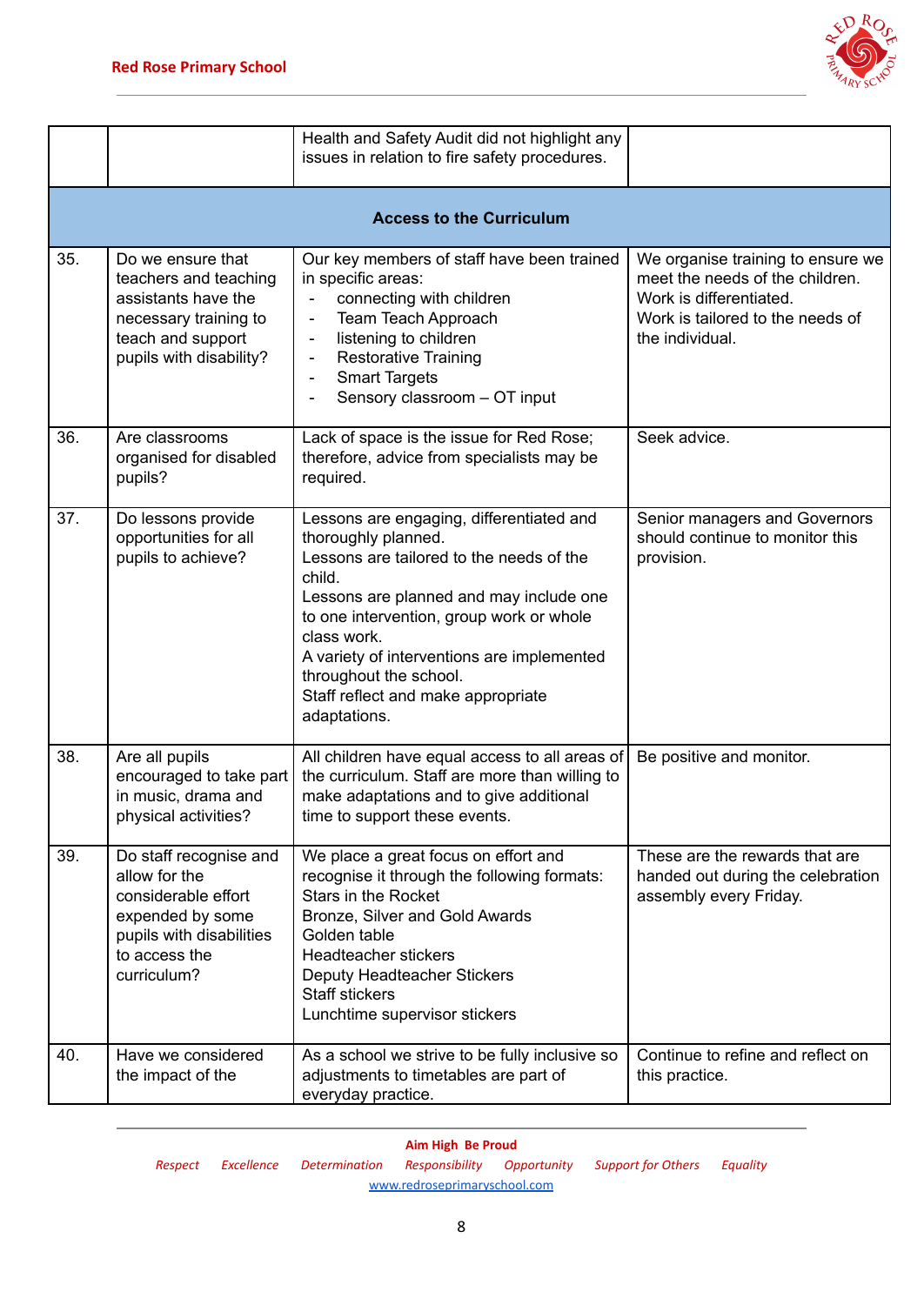

|     | timetable on pupils with<br>disabilities?                                                                                                                                                                                | In addition, pupils can have additional time<br>in their Key Stage 2 SATs.<br>Extra time is allowed in class assessments<br>as well as providing adult support.                                                                                                                                      |                                                                                                                   |
|-----|--------------------------------------------------------------------------------------------------------------------------------------------------------------------------------------------------------------------------|------------------------------------------------------------------------------------------------------------------------------------------------------------------------------------------------------------------------------------------------------------------------------------------------------|-------------------------------------------------------------------------------------------------------------------|
| 41. | Do staff recognise and<br>allow additional time<br>required by some pupils<br>with disabilities to use<br>practical work?                                                                                                | Staff go above and beyond what is expected<br>of them and implement adjustments<br>effectively.                                                                                                                                                                                                      | Continue to refine and reflect on<br>our practice.                                                                |
| 42. | Is provision made for<br>pupils with disabilities<br>who cannot engage in<br>particular events?                                                                                                                          | Adjustments are made and reflected on.<br>Red Rose always looks and reviews how we<br>can accommodate all children to engaged<br>with all school events.                                                                                                                                             | Encourage staff to have flexibility<br>in how they teach across the<br>week, month and year.                      |
| 43. | Do we provide a range<br>of I.T. access aids and<br>adaptations?                                                                                                                                                         | We work closely with Durham I.T. service via<br>a service level agreement.<br>Additionally, we consult with our SEN team.<br>Advice can be accessed enabling us to<br>purchase the appropriate equipment and<br>software.                                                                            | Encourage staff to have the<br>flexibility in how they teach.<br>Review how all pupils access the<br>curriculum.  |
| 44. | Do pupils have access<br>to the wider curriculum<br>activities?                                                                                                                                                          | All pupils have access to activities and we<br>offer a range of clubs which we would like to<br>enhance further.                                                                                                                                                                                     | Continue to develop our<br>after-school provision.                                                                |
| 45. | Are there high<br>expectations of pupils?                                                                                                                                                                                | Work is differentiated.<br>Groupings planned for.<br>Intervention in place and impact monitored.<br>Termly assessments are implemented.                                                                                                                                                              | Monitor attainment at all times.                                                                                  |
| 46. | Do you provide<br>information in simple<br>language, symbols,<br>large print on audiotape<br>or in Braille for pupils<br>and prospective pupils<br>who have difficulty with<br>standard forms of<br>printed information? | Large print materials can be provided for<br>children who are visually impaired.<br>We can also access support and advice<br>from the advisory team in relation to<br>accessibility.<br>Toileting plans can be constructed, designed<br>and implemented via the support provided<br>by Gurby Sandhu. | At all times the Headteacher,<br>Deputy Headteacher and Senco<br>should ensure they access<br>appropriate advice. |

# **4. Monitoring arrangements**

The Action Plan will be reviewed and adjusted in the Spring Term on an annual basis. New Plans will be drawn up every three years. We acknowledge that there is a need for ongoing awareness raising and training for staff and governors in the matter of disability discrimination and the need to inform attitudes on this matter.